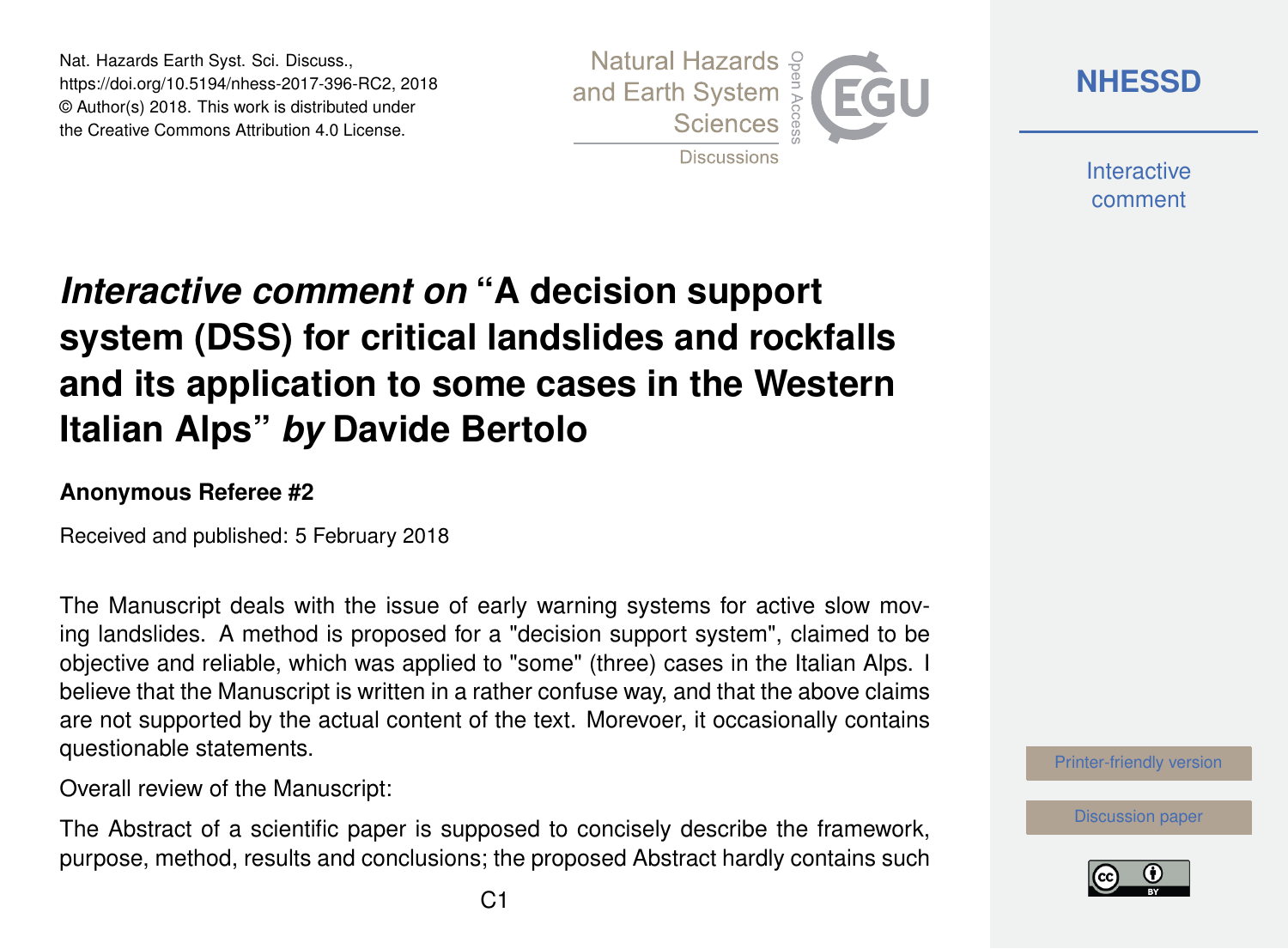information. Then, from the beginning of the main text up to section 1.2, the Manuscript is written in a colloquial fashion and it does not introduce the general framework of the problem to put the proposed method into proper context. The description of the "decision support system" is given in a qualitative way, without motivating the adopted numerical values or, worse, by explicitly mentioning that values are "reasonable", without providing any insight into the consequences of using those particular values, or uncertainty, or any form of validation. At least these are not explained. The two following sections are supposedly devoted to the application of the same method in two different sites. It is not clear to me what is it that the Author learned from the first case, let alone that the information provided in the two additional sections does not provide any more insight. Thus, how can the Author state, in the first few lines of the Conclusions section, that the method was "successfully applied"? Where are evidences supporting that claim? The remaining of the Conclusions section fails to report actual "conclusions" of the effort made by the Author. What do we learn from reading the Manuscript? Why does the Author suggests not "installing useless and redundant instrumentation", where is evidence supporting that statement? The reason why would he like to revise the commonly accepted definition of landslides is also obscure to me. Eventually, the language throughout the text is sloppy; I am not an English native speaker myself, but I could spot several mistakes and, occasionally, repeated words and even a three-lines sentence (end of page 6) denoting careless writing.

#### Additional comments:

There are many expressions used in a confusing way. For example, the Author refers to "numerical methods" for landslide monitoring: "numerical methods" are usually devoted to computer-based problem solving, typically optimization or differential equation solving, which is not the case here. There are whole sentences that have little to do with the content of the paper (i.e. lines 29-38, page 2, about "human behaviour" and its supposedly relevant role in decisional processes), or the many references to "clinical practice", whose only overlap with the content of the Manuscript is the use of Bayes

## **[NHESSD](https://www.nat-hazards-earth-syst-sci-discuss.net/)**

**Interactive** comment

[Printer-friendly version](https://www.nat-hazards-earth-syst-sci-discuss.net/nhess-2017-396/nhess-2017-396-RC2-print.pdf)

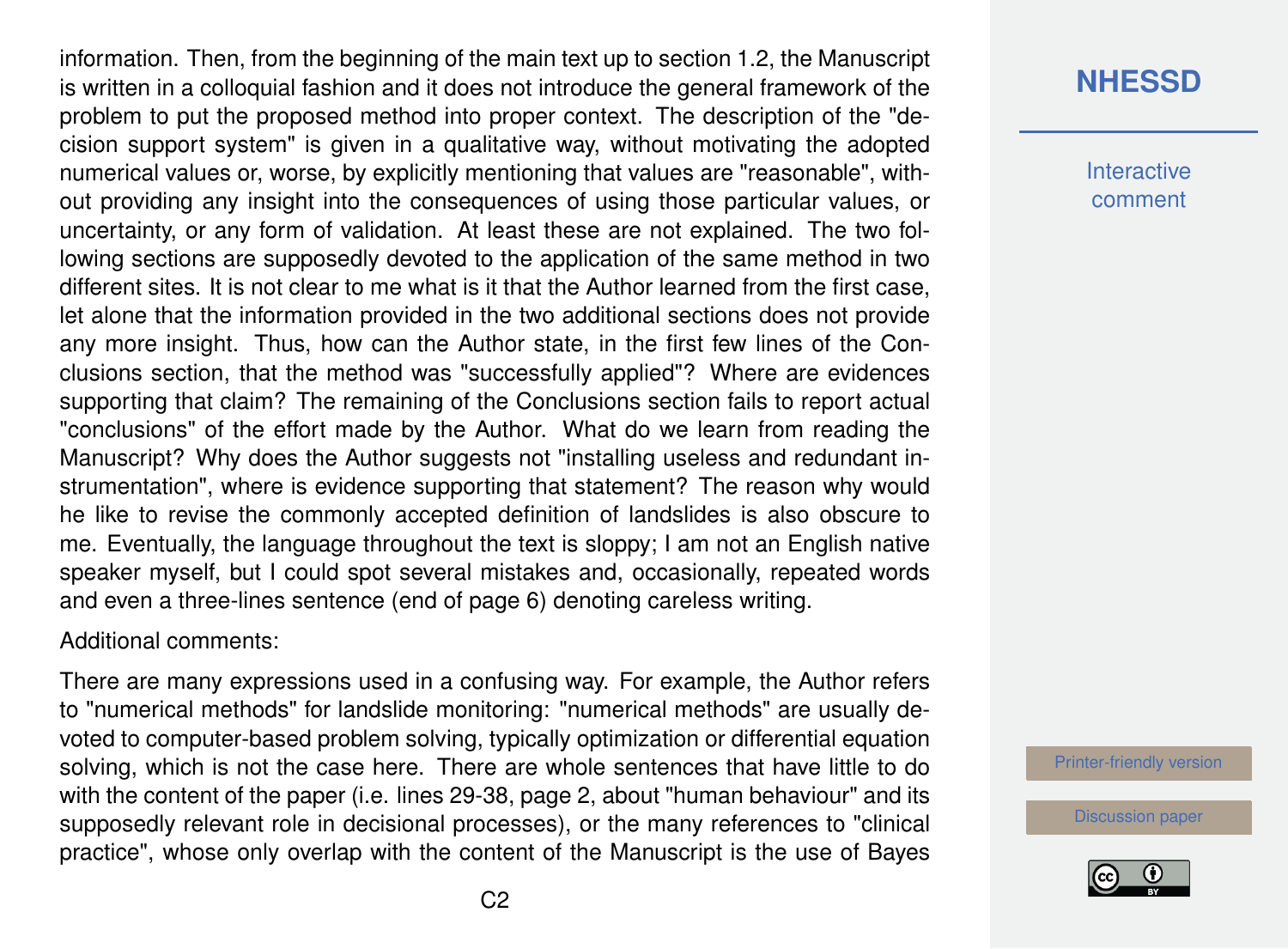theorem. There are a few confusing sentences bringing conceptually different issues to the same level, for example: i) in line 39, the Author refers to "monitoring" and "bias" on the same footing, while monitoring does not contain biases per se, being a quantitative measure; it may have different degrees of approximations or confidence, but surely it does not represent a bias; ii) in line 6, page 3, the sentence "Such evidences, which are the so-called expert judgements" contains the same kind of flaw: an "evidence" cannot be a "judgement". Similar and even worse problems are represented by the use of the word "objective" throughout the Manuscript. Objectively defining values for parameters in a model, such as the various thresholds and percentages values used here, is not equivalent to select them arbitrarily. Of course one can follow a trial and error procedure, but in that case one would also have to make sure if initail (the trial part) values were properly selected, or should they be modified (the error part). It seems that the decisions system's parameters were rather arbitrarily selected; if not, the Author failed to describe the method properly, in my opinion. And, by the way, "parameters" are contstant values in a mathematical model, which are used to represent the relationship between the "variables" of the model itself; parameters can be tuned, not measured (at variance with line 5, page 10). Variables are the measurable quantities, and bear physical meaning.

The use of Bayes theorem is actually my major concern, here. Bayesian inference is a statistical method, i.e. it is meant to estimate a probability density function, based on the concepts of prior and conditional probabilities, and on the idea that posterior probabilty can be updated whenever new evidence comes about. It is understood that new evidence must concern the SAME variables used in previous estimates. Otherwise, we start describing a different phenomenon, or a different model. It seems to me that in the process described by the Author each different step (cf. Fig. 5) brings about NEW variables, and no probability is defined for the overall set of variables to simultaneously assume different values (conditional probability), and no prior estimate of such variables to assume those values was defined (prior probability). If so, I do not see how can one claim to enforce Bayes theorem, or I am missing something fun-

#### **[NHESSD](https://www.nat-hazards-earth-syst-sci-discuss.net/)**

**Interactive** comment

[Printer-friendly version](https://www.nat-hazards-earth-syst-sci-discuss.net/nhess-2017-396/nhess-2017-396-RC2-print.pdf)